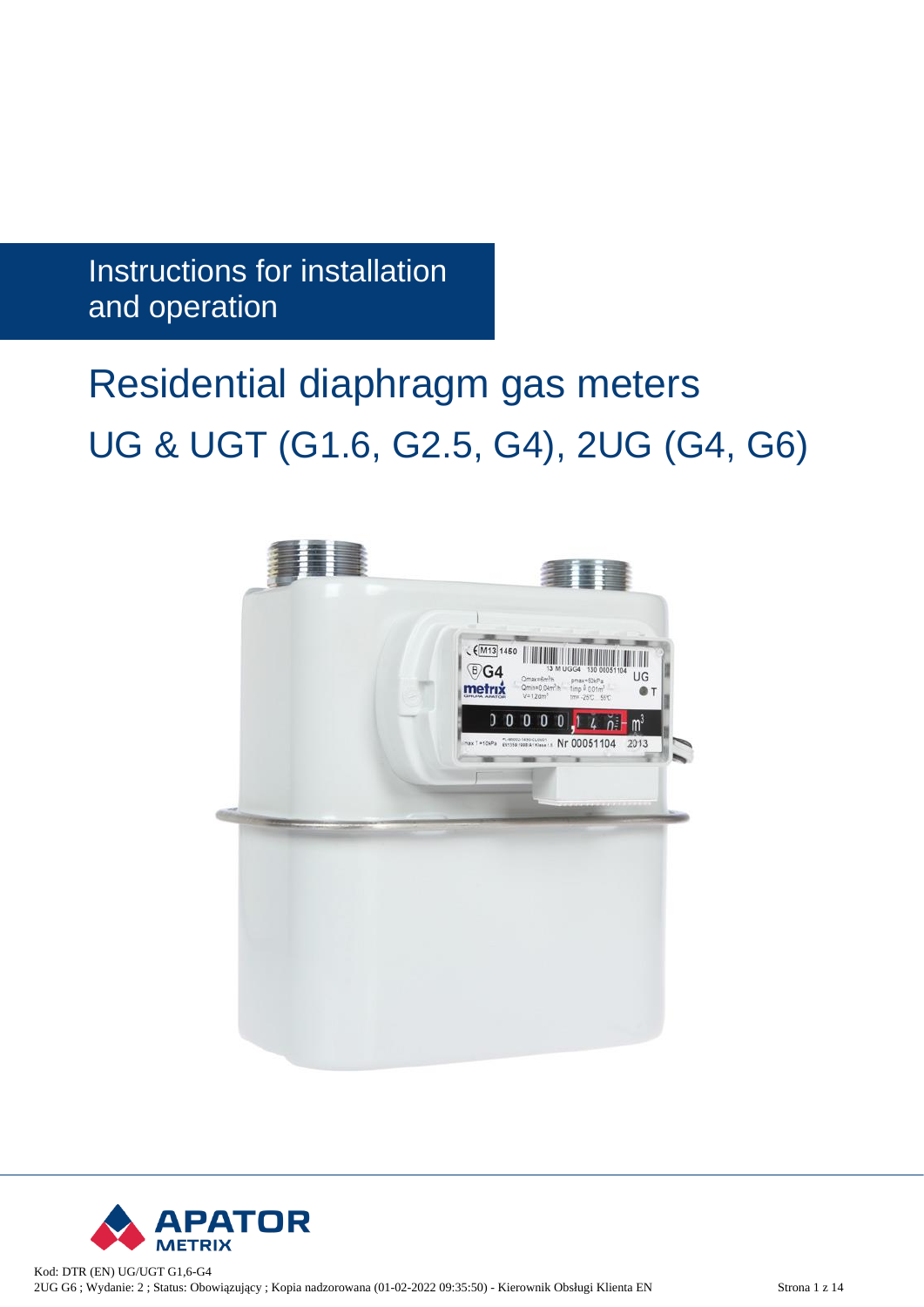

# Table of contents

| 4.1 |  |
|-----|--|
| 4.2 |  |
| 4.3 |  |
|     |  |
|     |  |
|     |  |
|     |  |
|     |  |
| 9.1 |  |
|     |  |
|     |  |
|     |  |
|     |  |
|     |  |
|     |  |
|     |  |
|     |  |
|     |  |
|     |  |

Instructions for installation and operation - Residential diaphragm gas meters UG & UGT (G1,6-G4), 2UG (G4, G6) Page 2 of 14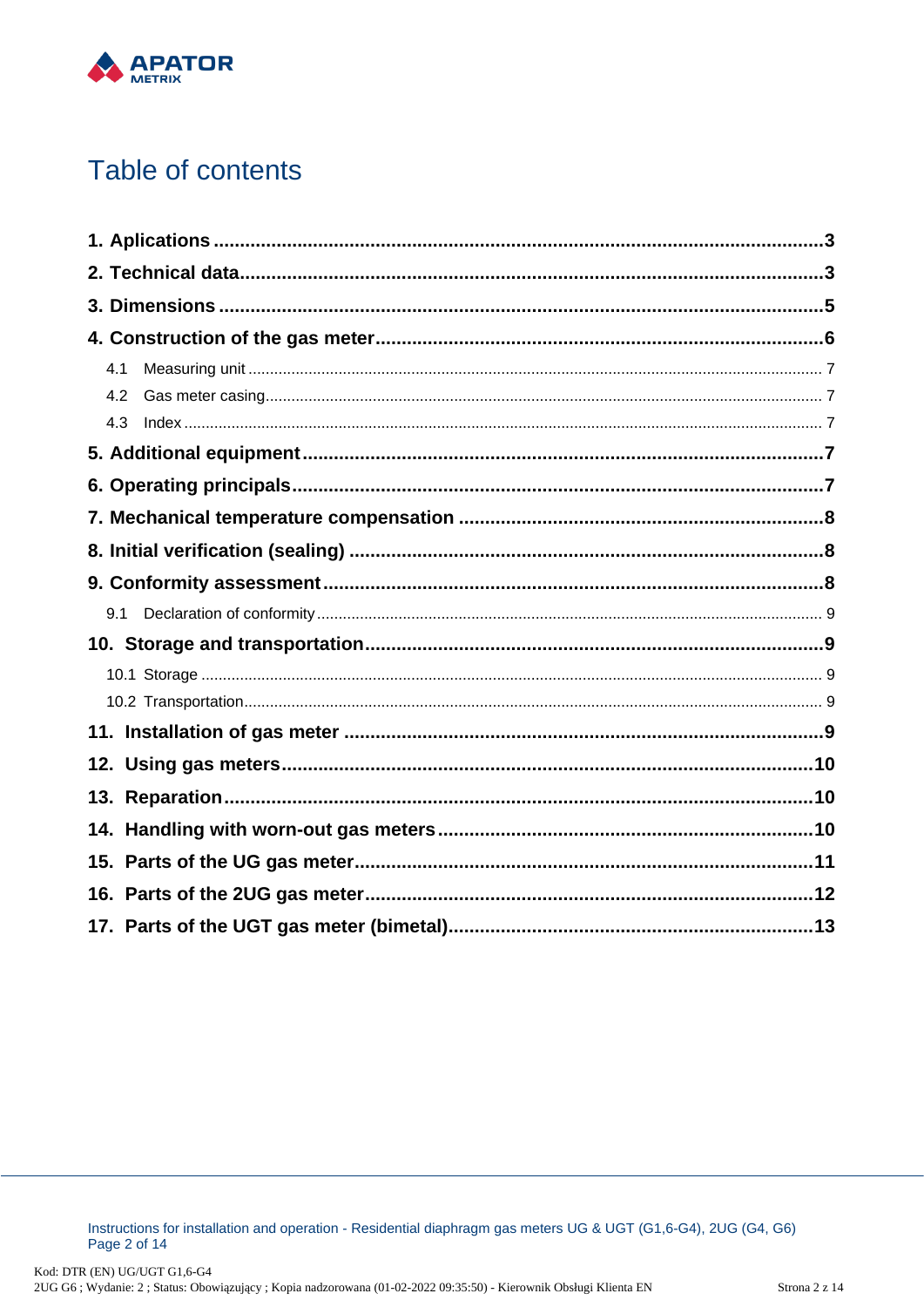

 $UGT \quad 1.15 \text{ dm}^3$ ; 1,9 dm<sup>3</sup>

### <span id="page-2-0"></span>1. Aplications

The residential gas meters UG (standard version) and UG T (with mechanical temperature compensation) are designed acc. to the European Standard EN1359 to measure the consumption of gas in households and at other consumers, where the maximum consumption of all gas appliances does not exceed 2.5 m<sup>3</sup>/h in case of gas meter UG G1.6, 4 m<sup>3</sup>/h in case of gas meter UG G2.5, 6 m<sup>3</sup>/h in case of gas meter UG G4 and 10m<sup>3</sup>/h in case of gas meter 2UG G6 of the air of density 1,2 kg/m<sup>3</sup>. They are suitable to measure the consumption of natural gas, synthetic gases and their mixtures. They can optionally be equipped with low frequency pulse transmitter type NI-3 manufactured by APATOR METRIX.

### <span id="page-2-1"></span>2. Technical data

|                                                                        | <b>UG G1,6</b>        | <b>UG G2.5</b>                 | UG <sub>G4</sub>                | <b>2UG G4</b>                | <b>2UG G6</b>        |  |  |
|------------------------------------------------------------------------|-----------------------|--------------------------------|---------------------------------|------------------------------|----------------------|--|--|
| Nominal flow rate On                                                   | 1.6 $m^3/h$           | $2,5 \text{ m}^3/h$            | $4 \text{ m}^3/h$               | $4 \text{ m}^3/h$            | $6 \text{ m}^3$ /h   |  |  |
| Minimal flow rate Qmin *)                                              | $0,016 \text{ m}^3/h$ | $0,025 \text{ m}^3/\text{h}^*$ | $0,04 \text{ m}^3/\text{h}^*$ ) | $0.04 \text{ m}^3/h$         | $0,06 \text{ m}^3/h$ |  |  |
| Maximum flow rate Omax                                                 | $2,5 \text{ m}^3/h$   | $4 \text{ m}^3/h$              | $6 \text{ m}^3/h$               | $6 \text{ m}^3$ /h           | $10 \text{ m}^3/h$   |  |  |
| Transitional flowrate Qt                                               | $0,25 \text{ m}^3/h$  | $0,4 \, \text{m}^3/\text{h}$   | $0,6 \text{ m}^3/h$             | $0,6 \; \text{m}^3/\text{h}$ | 1 $m^3/h$            |  |  |
| Overload flowrate Or                                                   | $3 \text{ m}^3/h$     | 4,8 $m^3/h$                    | $7,2 \text{ m}^3/h$             | $7,2 \text{ m}^3/h$          | $12 \text{ m}^3/h$   |  |  |
| *) optional version G2,5 and G4 with $Q_{min}=0.016$ m <sup>3</sup> /h |                       |                                |                                 |                              |                      |  |  |

Cyclic volume – V (measured at  $20^{\circ}$ C) UG 1,2 dm<sup>3</sup>; 2,2 dm<sup>3</sup>

|                                                                                                                                     | 2UG<br>$2,2$ dm <sup>3</sup>                                                     |  |  |
|-------------------------------------------------------------------------------------------------------------------------------------|----------------------------------------------------------------------------------|--|--|
| Allowable indication errors limits during initial verification:<br>$Q_{min}$ to $0,1Q_{max} - E$<br>$0,1$ Qmax to Qmax - E          | UG.<br>UG T<br>±3,5%<br>±3%<br>±2%<br>±1,5%                                      |  |  |
| Ambient temperature range - tm<br>Gas temperature range - tg                                                                        | -25÷55°C<br>$-25 \div 55^{\circ}$ C                                              |  |  |
| UG T - TC correction range                                                                                                          | standard<br>-10÷40°C<br>$-25 + 40^{\circ}$ C<br>optional                         |  |  |
| Maximum working pressure Pmax<br>Max. pressure drop $\Delta p$ at Qmax<br>Index measuring range<br>Pulse value (pulse is optional): | 50 kPa (0,5 bar)<br>$\leq$ 200 Pa (2 mbar)<br>99999,999 m <sup>3</sup><br>0,01m3 |  |  |
| Distance between connection bosses:                                                                                                 | 0 mm; 100 mm; 110 mm; 130 mm;<br>6"(152,4 mm); 160 mm; 220 mm;<br>250 mm         |  |  |
| Weight                                                                                                                              | $-1,7$ kg to 3,2 kg                                                              |  |  |

Residential diaphragm gas meters UG & UGT (G1.6-G4), 2UG (G4, G6) - Instructions for installation and operation Page 3 of 14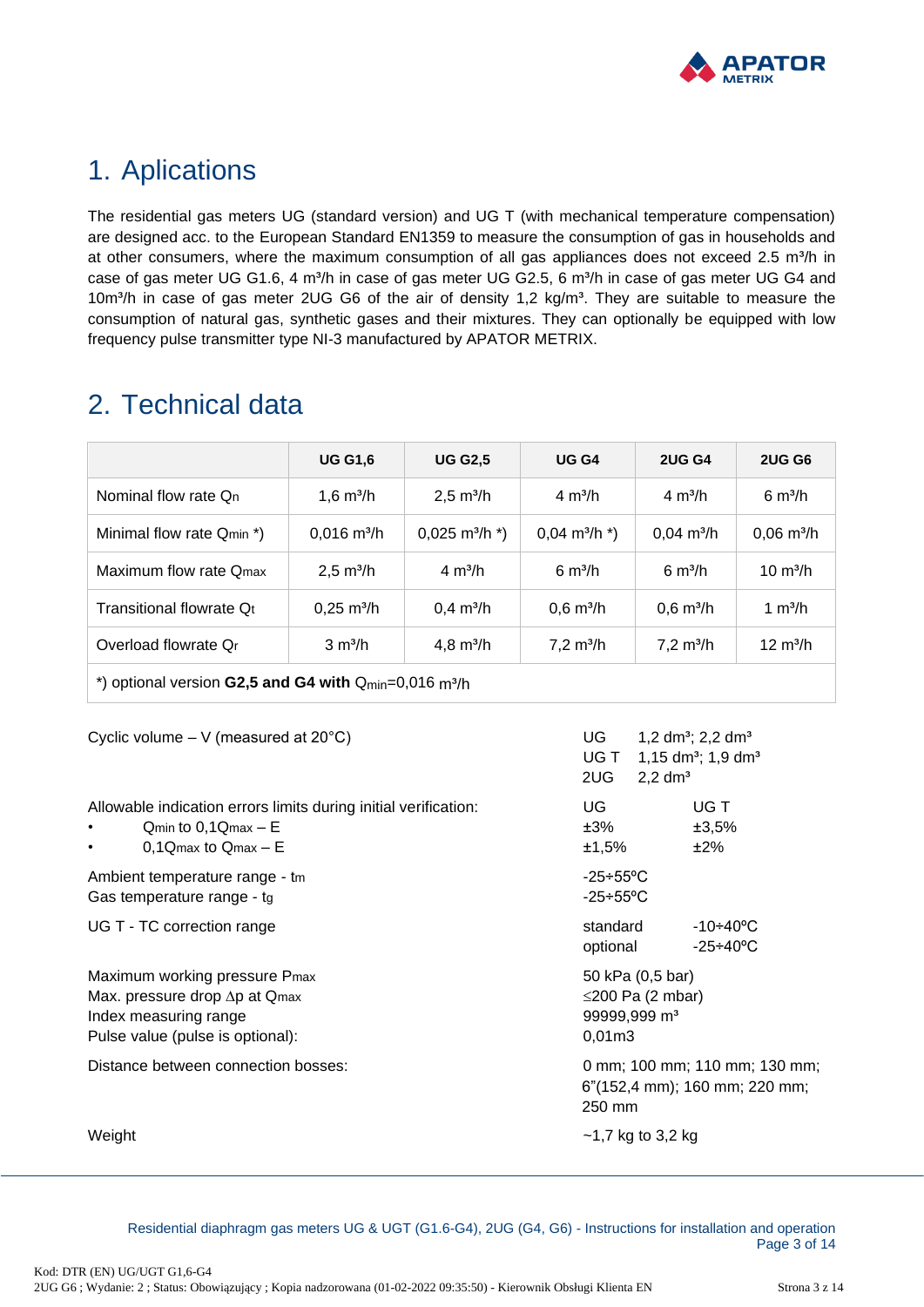

Family of gases **Family of gases** Gaseous fuels: family 1,2 & 3 acc. to Electromagnetic are classified into classes E1 Mechanical are classified into classes M1 Class of gas meter 1,5 Possible connection standards: ISO, British Standard, NPT, NPR

EN 437

and others.

**UG G1,6**



Δp [Pa] 200 150 100 1 50  $\overline{c}$  $\mathbf 0$  $\mathbf{0}$  $0,5$  $\overline{1}$  $1,5$  $\overline{2}$  $2,5$  $Q [m^3/h]$ 1 - air 2 - natural gas

**UG G2,5**





Instructions for installation and operation - Residential diaphragm gas meters UG & UGT (G1,6-G4), 2UG (G4, G6) Page 4 of 14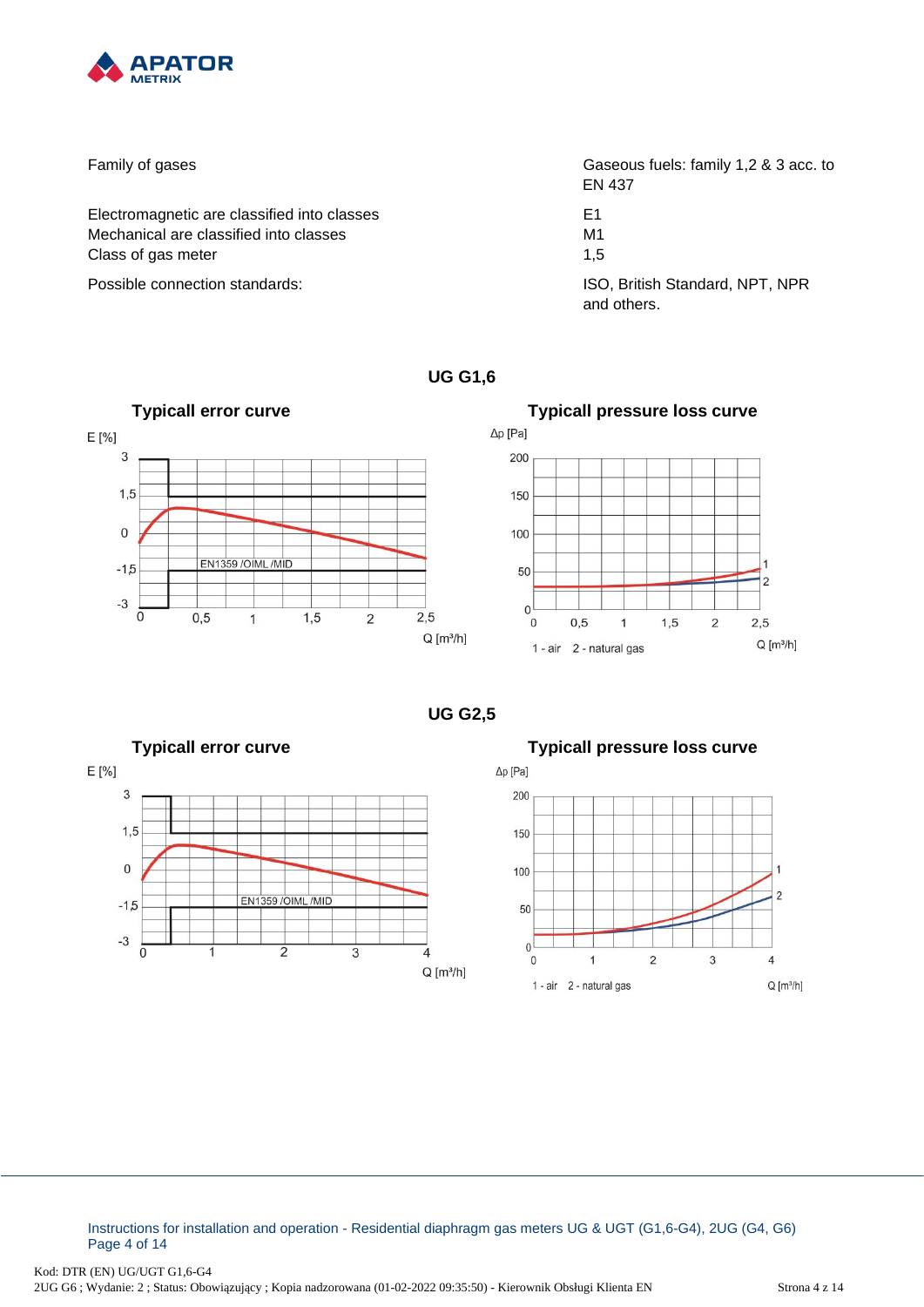







**2UG G6**





**Typicall error curve Typicall pressure loss curve**



# <span id="page-4-0"></span>3. Dimensions



Residential diaphragm gas meters UG & UGT (G1.6-G4), 2UG (G4, G6) - Instructions for installation and operation Page 5 of 14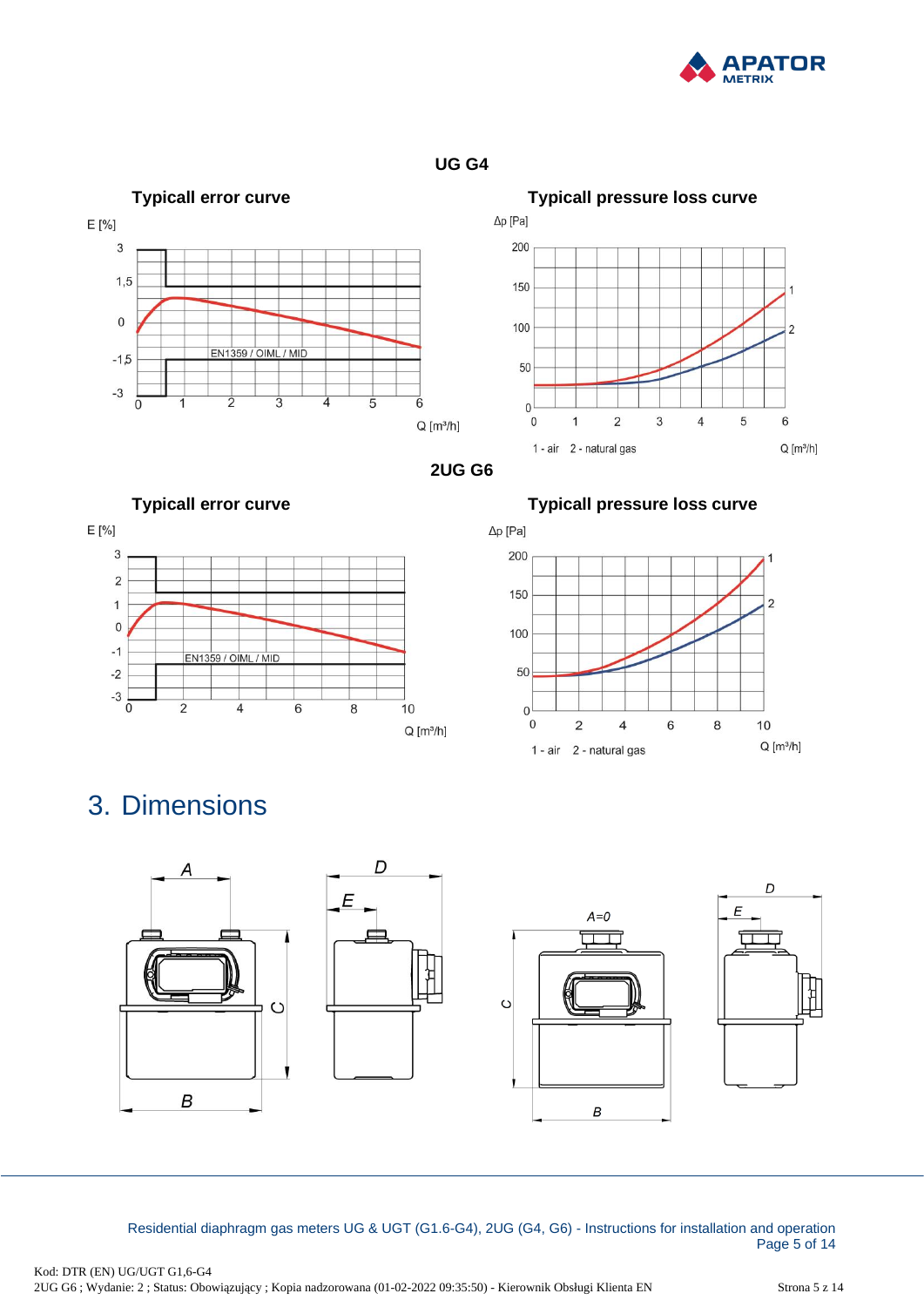

| $A$ [mm] | $B$ [mm]               |                | $C$ [mm]               |                | $D$ [mm]               |                | $E$ [mm]               |                |           |
|----------|------------------------|----------------|------------------------|----------------|------------------------|----------------|------------------------|----------------|-----------|
|          | <b>Steel</b><br>casing | Alu<br>casing* | <b>Steel</b><br>casing | Alu<br>casing* | <b>Steel</b><br>casing | Alu<br>casing* | <b>Steel</b><br>casing | Alu<br>casing* | Weight    |
| 000      | 200                    | $\overline{a}$ | 226                    | -              | 162                    | ۰              | 65                     |                | $-1,7$ kg |
| 100      | 200                    | 210            | 211                    | 210            | 162                    | 175            | 65                     | 74             | $~1,7$ kg |
| 110      | 200                    | 210            | 211                    | 210            | 162                    | 175            | 65                     | 74             | $-1,7kg$  |
| 130      | 200                    | $\blacksquare$ | 211                    | ۰              | 162                    | ۰              | 65                     |                | $~1,7$ kg |
| 152,4    | 235                    | $\overline{a}$ | 262                    | -              | 177                    | $\blacksquare$ | 72                     |                | $-3,1kg$  |
| 160      | 235                    | $\blacksquare$ | 241                    | $\overline{a}$ | 177                    | ۰              | 77                     |                | $-3,0kg$  |
| 220      | 283                    | Ĭ.             | 222                    | ۰              | 177                    | ۰              | 72                     |                | $-2,9kg$  |
| 250      | 325                    | ۰              | 222                    | ۰              | 177                    | ٠              | 72                     |                | $-3,2kg$  |

#### **UG V=1.2dm³ and UG T V=1,15dm³**

\*) Aluminium casing

#### **UG V=2.2dm³ and UG T V=1,9dm³ , 2UG V=2,2dm³ (only 2UG G6)**

| $A$ [mm] | $B$ [mm]     | $C$ [mm]     | $D$ [mm]     | $E$ [mm]     |           |  |
|----------|--------------|--------------|--------------|--------------|-----------|--|
|          | Steel casing | Steel casing | Steel casing | Steel casing | Weight    |  |
| 000      | 235          | 254          | 177          | 72           | $-2,9kg$  |  |
| 130      | 235          | 241          | 177          | 72           | $-2,9kg$  |  |
| 152,4    | 235          | 262          | 177          | 72           | $-3,1$ kg |  |
| 160      | 235          | 241          | 177          | 77           | $-3,0kg$  |  |
| 220      | 283          | 222          | 177          | 72           | $-2,9kg$  |  |
| 250      | 325          | 222          | 177          | 72           | $-3,2kg$  |  |

### <span id="page-5-0"></span>4. Construction of the gas meter

The gas meter consists of three basic units:

- measuring unit
- gas meter casing
- index

Instructions for installation and operation - Residential diaphragm gas meters UG & UGT (G1,6-G4), 2UG (G4, G6) Page 6 of 14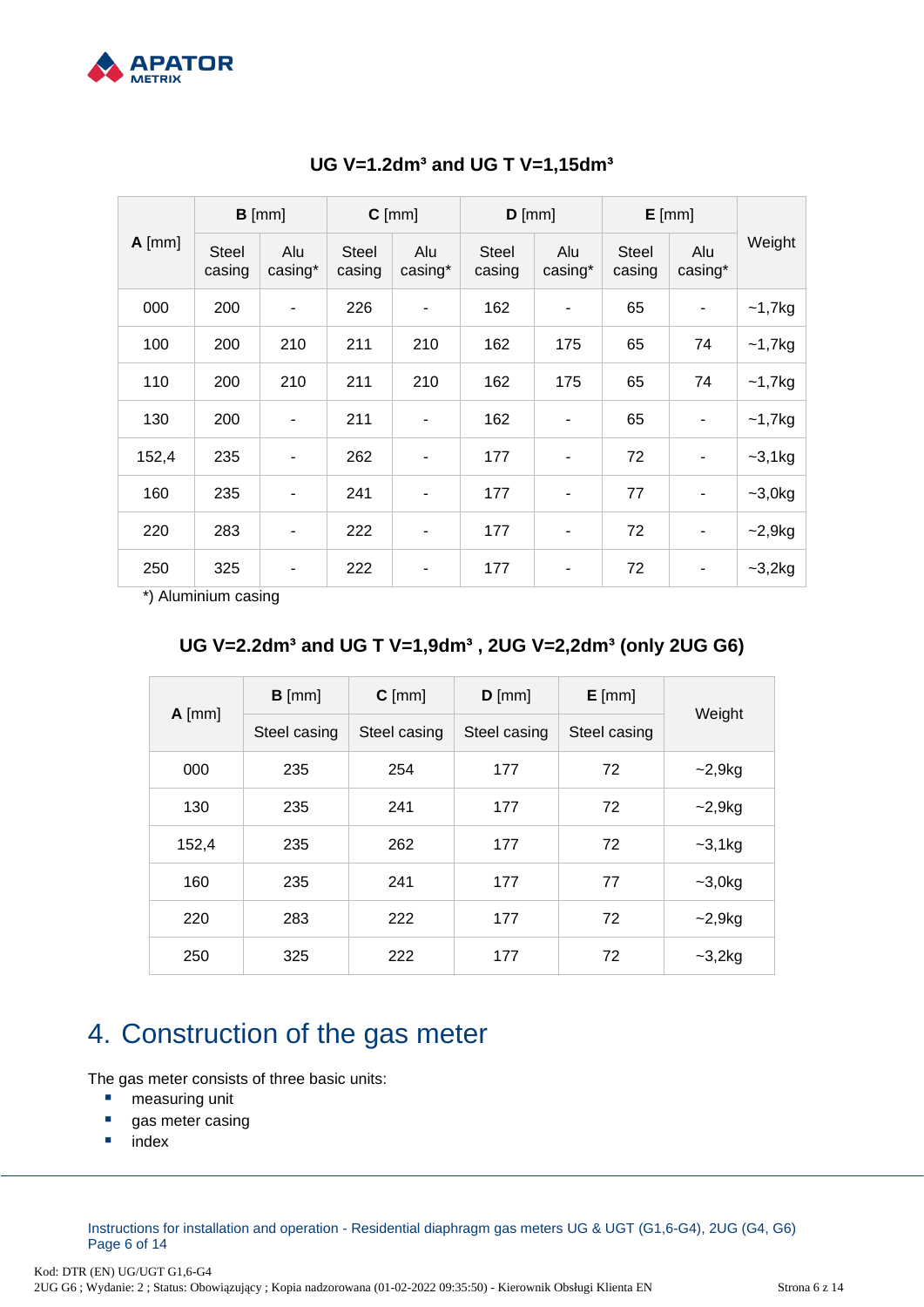

#### <span id="page-6-0"></span>4.1 Measuring unit

It contains two measuring chambers including diaphragm, distributing duct and control mechanism including valves and sliders, rocking levers, connecting rods, crank and crankshaft. The measuring unit is equipped with the a device to prevent the registration of reverse flow acc. to the norm EN1359.

#### <span id="page-6-1"></span>4.2 Gas meter casing

It consists two subassemblies, i.e. top casing and bottom casing. These units are joint hermetically by means of a casing hoop (band). The following parts belong to the top casing: magnetic drive with internal and external magnet subassembly and a driving pinion.

#### <span id="page-6-2"></span>4.3 Index

It is connected to the top casing with screws and is protected from outside by the index housing, which can be locked by a lead seal or the index blockade. The index design allows connecting a Pulse Transmitter NI-3 or Telemetry Module Unismart at any time of the gas meter operation without damaging the seal.

### <span id="page-6-3"></span>5. Additional equipment

Upon request of our clients the gas meter can be additionally equipped with:

- washer 2pcs.
- joint 2pcs.
- nut 2pcs.
- LF Pulse Transmitter NI-3
- **E** Telemetry Module UniSmart WMBOS 868
- different pipes (threads, excenter pipes etc.)

# <span id="page-6-4"></span>6. Operating principals

The highly precise instrument – gas meter – measures the volume of gas that moves through it. Gas entering the meter flows through the holes of the distribution duct and causes a diaphragm to move, allowing gas into a chamber. The movement of the diaphragms causes a rotary reversible movements of the connected shafts. The rocking levers are fastened on the shafts. The rocking levers are connected throughout the connecting rods to the crank shaft. The rotary movement of the crank shaft is transferred to the slider and through the transmission and magnetic drive to the index driving pinion.

As the cycle continues, the gas is moved from the chamber into the gas line that feeds home's gas appliances. The meter records the number of times the chamber is filled and emptied.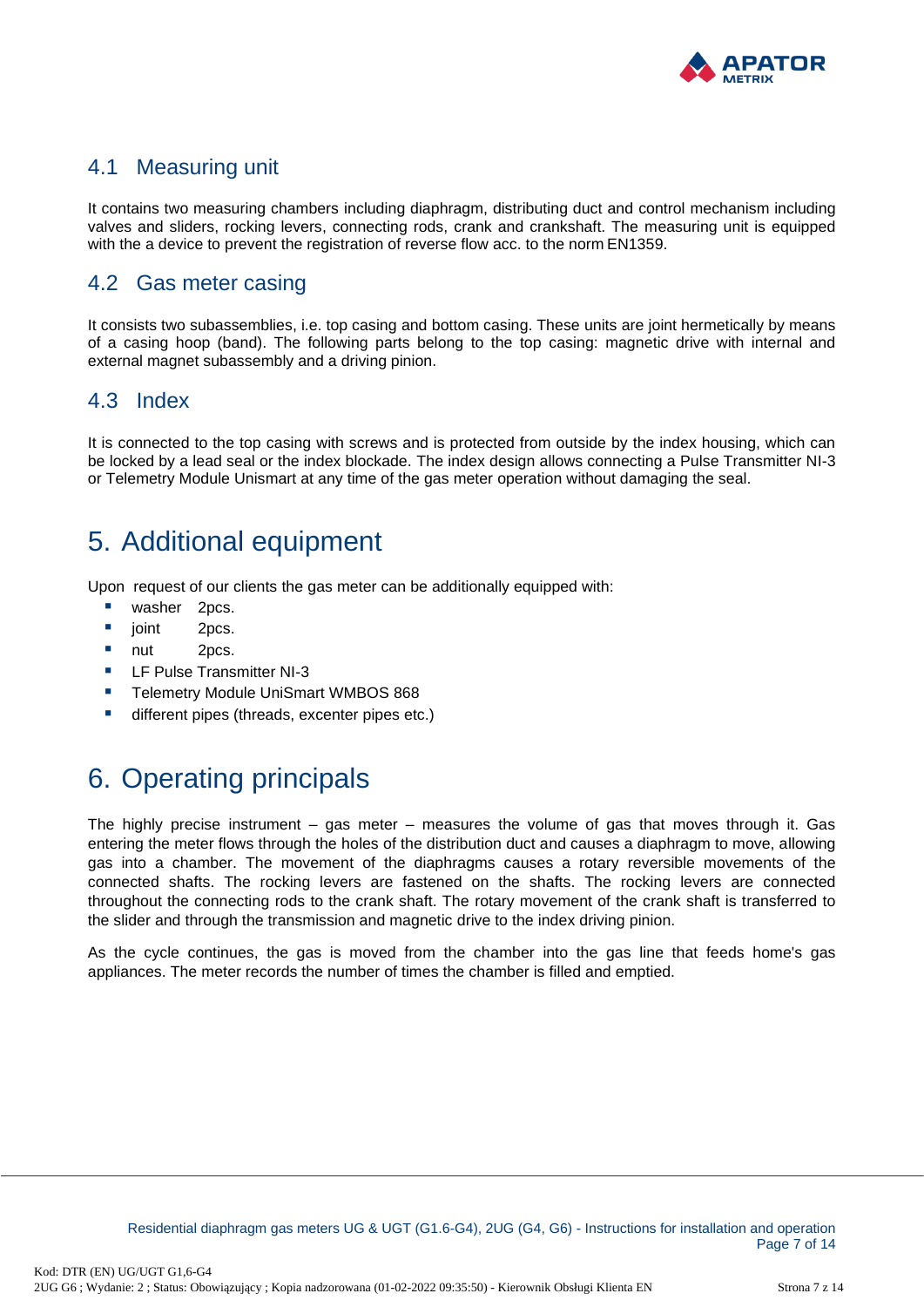

#### <span id="page-7-0"></span>7. Mechanical temperature compensation

Gas meters UG G1.6 up to UG G4 can be equipped with mechanical temperature compensation (bimetal).



Gas is a substance subject to thermal expansion, which means that depending on temperature, it increases or decreases its volume. Consequently, what changes is the measuring accuracy of a gas meter with relation to its energy content. In other words when gas with some energy content, volume and temperature is already in pipes and is heated, then the index unit is to show a bigger consumption after flow, whereas when gas is cooled, the gas meter will indicate a lower consumption. It is a very important issue as a temperature change of 3˚C corresponds to a volume change of approximately 1%. Such considerable temperature changes are likely to occur especially to meters placed on the outside of a building. Consequently the meter works at various temperatures depending on the season.

A gas meter with temperature compensation provides a solution to this problem as it uses and undergoes thermal expansion as well. A temperature compensation mechanism installed in the measuring unit is adjusted in such a way so that it changes the cyclic volume of the measuring unit exactly like gas undergoing expansion due to temperature changes. Elements responsible for compensation installed in the meter allow a radial shift of the diaphragm, which results in moving the curve of typical error up or down in relation to the zero line.

Thus the gas meter converts the measured value of gas volume into its value at fiducial temperature – irrespective of measuring temperature.

### <span id="page-7-1"></span>8. Initial verification (sealing)

The gas meters under obligation are subject of initial verification. The sealing is carried out by authorized staff. The proof of initial verification is the stamp in the right-down corner of the index window or on a traditional seal. Sealing is invalid in case of gas meter damage or if the indication error exceeds the permissi

ble error settled by appropriate regulations.

### <span id="page-7-2"></span>9. Conformity assessment

Gas meters are required to comply with the 2014/32 / EU (MID) conformity assessment. Proof of conformity assessment is stamped by the manufacturer. The deadline for reporting to the next metrological control is the separate national regulations. The conformity assessment will be invalidated if the meter is faulty.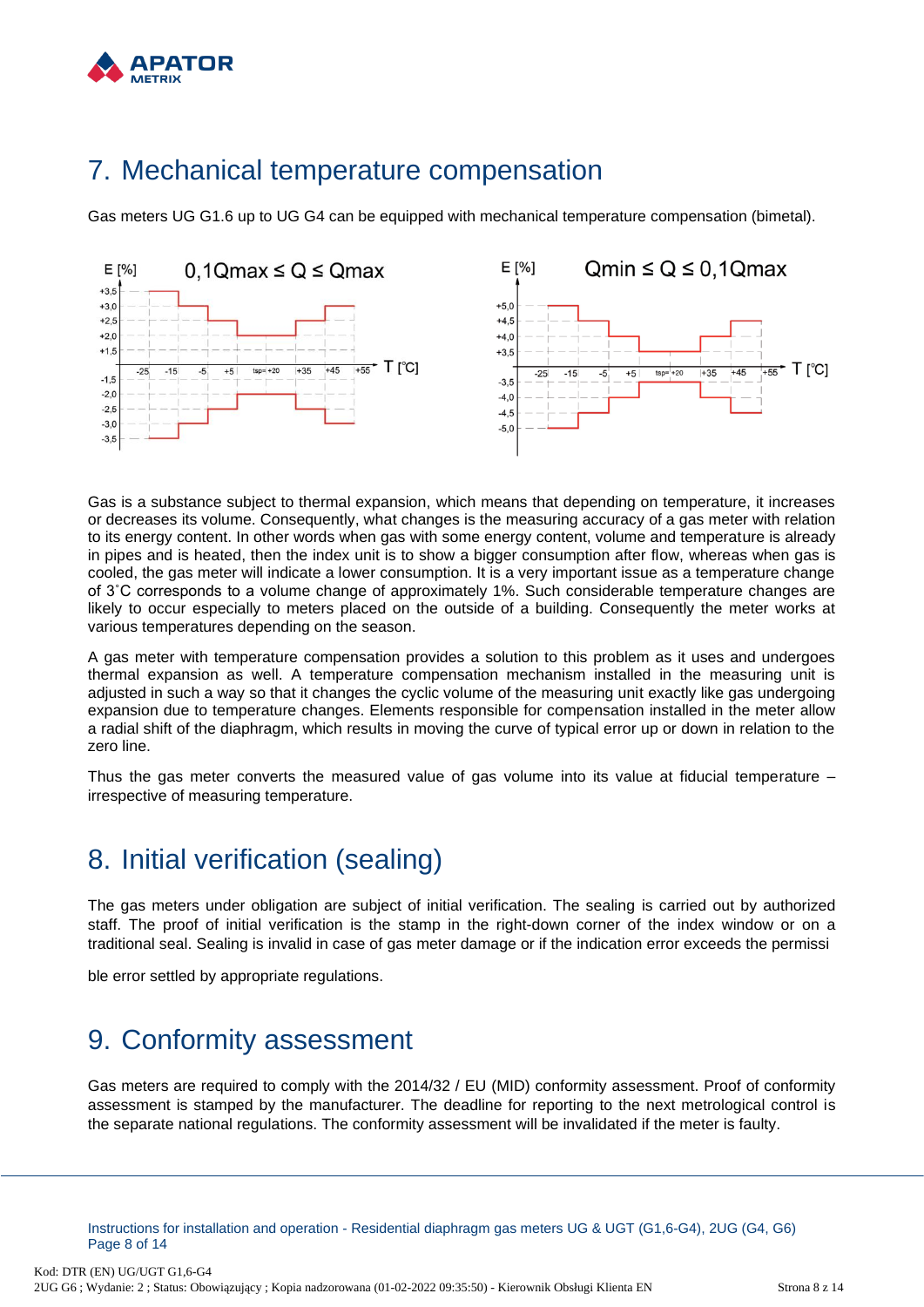

#### <span id="page-8-0"></span>9.1 Declaration of conformity



#### <span id="page-8-1"></span>10. Storage and transportation

#### <span id="page-8-2"></span>10.1 Storage

The gas meters must be stored in their single packages in a dry storing room free from dust and chemical fumes of strong corrosive effects. During storing the gas meter pipes must be protected by pipe plugs. The pipe plugs should not be removed from sealing time up to gas meter installation. Under condition that the gas meters must be protected from falling and overturning, in the single packages they can be placed one on each other according to the signs on the packages. The storage room temperature must be between –25°C to +60°C and relative humidity not more than 75%.

#### <span id="page-8-3"></span>10.2 Transportation

The gas meters must be transported in single packages placed according to the signs on the packages. During transportation they must be well protected against falling and displacing. Because of damage possibility transportation of a single gas meter to its installation point without the package is not allowed.

### <span id="page-8-4"></span>11. Installation of gas meter



Residential diaphragm gas meters UG & UGT (G1.6-G4), 2UG (G4, G6) - Instructions for installation and operation Page 9 of 14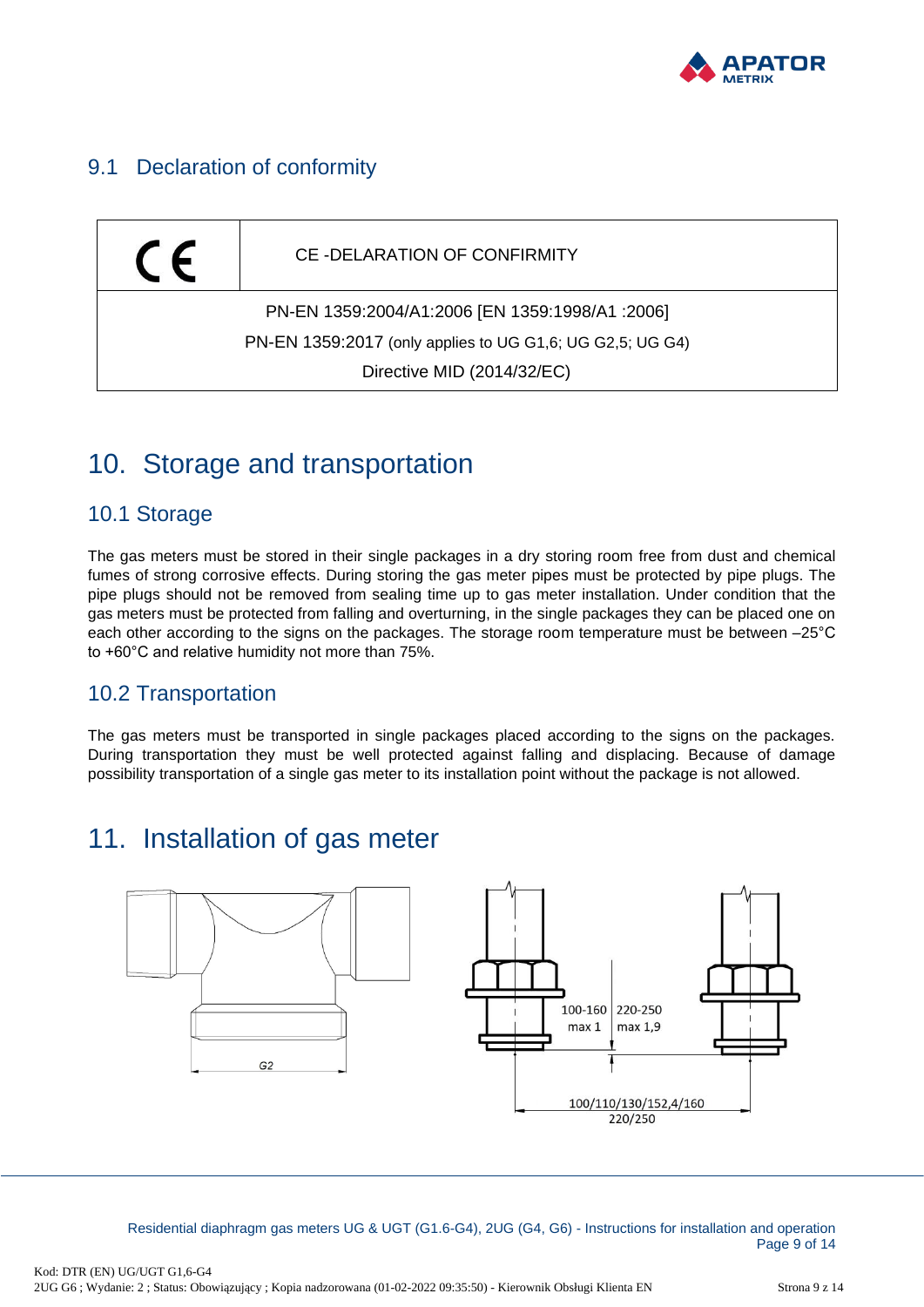

The gas pipes installation is to be carried out allowing to install the gas meter without causing tensions. A properly carried out gas meter installation with spacing 0(G2); 100÷250 mm are shown on the illustrations. It is recommended to use a special installation terminal assuring a proper installation of the gas meter. Before installing the gas meter a valve must be installed on the gas pipe to make it possible to turn off the gas inflow. Gas inflow direction is marked on top of the gas meter casing.

The gas meter must be connected to the gas installation by means of the attached nuts, screwing them manually, then use a spanner not longer than 30 cm. Screwing moment of the nuts can not exceed 70 Nm. The gas meter and the gas installation junction must be tight fitting.

### <span id="page-9-0"></span>12. Using gas meters

Diaphragm gas meters does not need any service. Before the end of initial verification expiry date, gas meter must be disconnected from the gas installation and checked on leakage and indication errors. A positive result of the mentioned tests allows the renewal of the verification validity. Indication errors and verification expiry periods are specified by appropriate internal regulations in the appropriate country. Periodical checking of gas installation including gas meters are carried out according to utility regulations.

### <span id="page-9-1"></span>13. Reparation

In case of impairment gas meter must be repaired by the manufacturer or at a certified service point. Manufacturer provides training, instructions and supply spare parts necessary to repair gas meter. After repairing service point must place a fix mark on the index plate. These signs are necessary to define the service point (for example 20M means that, the repairing is done by METRIX in 2020).

Indication errors of a repaired gas meter must be checked and gas meter must be sealed by the appropriate Office of Measures. Reading errors and expiry date of verification are specified by appropriate regulations of OM.

#### <span id="page-9-2"></span>14. Handling with worn-out gas meters

Local environmental regulations are to be applied with regards to worn-out gas meters. They should be handed over to a licensed waste collector. After dismantling most of the materials used for the production of a worn-out product are recyclable. Detailed information on the recycling of particular materials from which the meter is made can be obtained from the manufacturer. Used packaging must be disposed of in accordance with current local environmental regulations. The packaging is made of corrugated cardboard and plastic parts that are recyclable.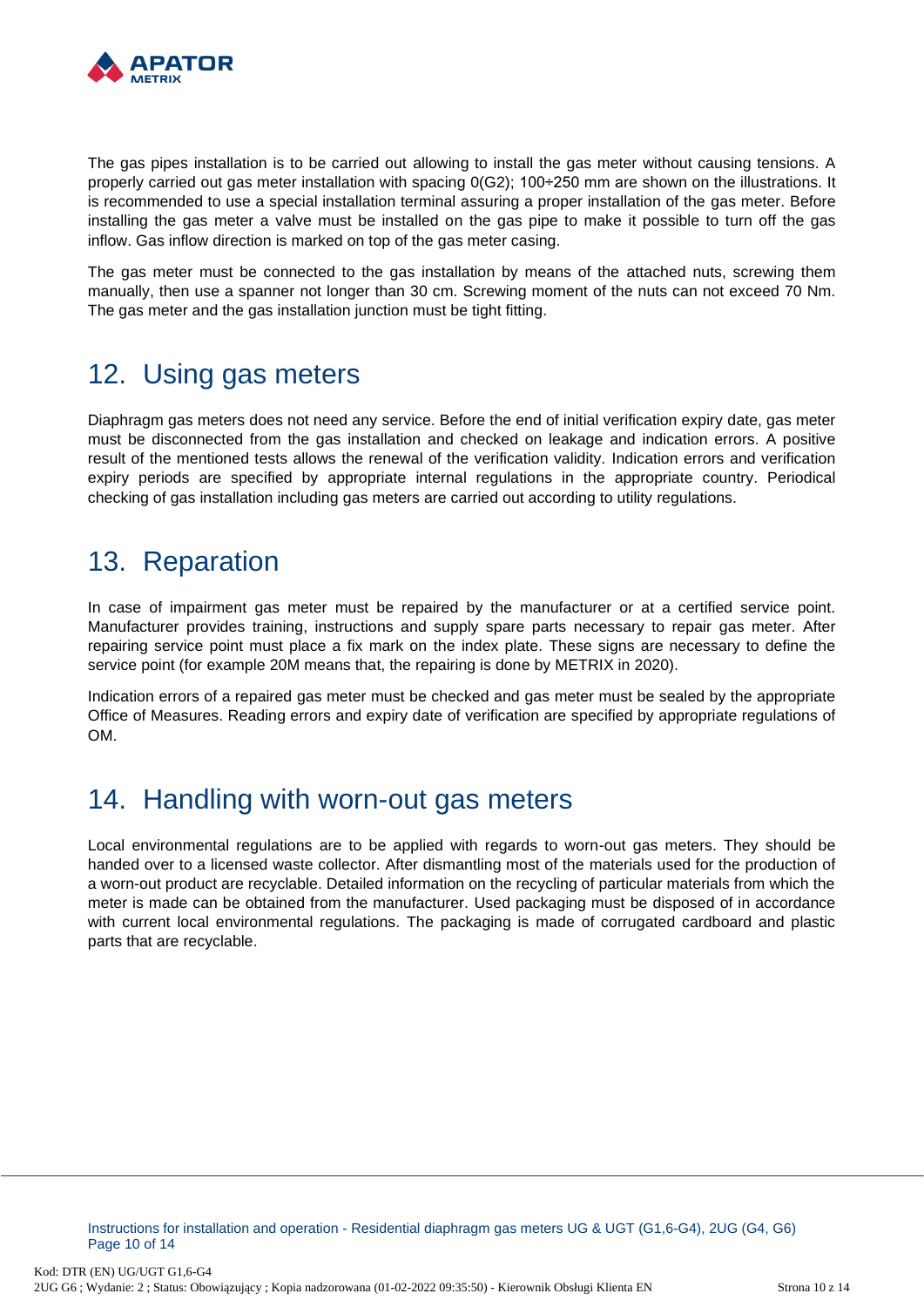

# <span id="page-10-0"></span>15. Parts of the UG gas meter

- *1) Band*
- *2) Bottom casing*
- *3) Measuring unit*
- *4) Index*
- *5) Gears*
- *6) Sealing insert*
- *7) Top casing*
- *8) Wheel drive*



Residential diaphragm gas meters UG & UGT (G1.6-G4), 2UG (G4, G6) - Instructions for installation and operation Page 11 of 14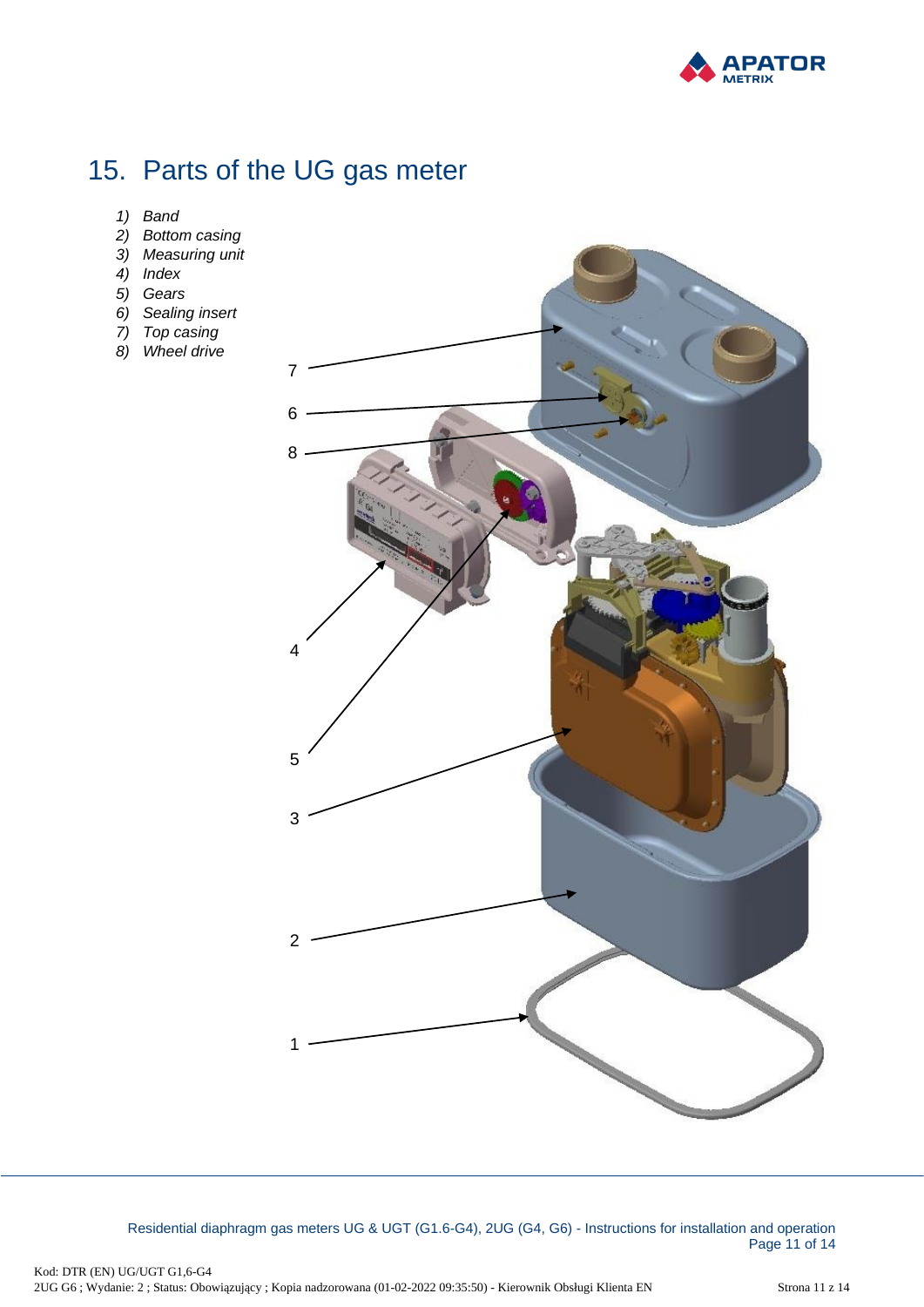

## <span id="page-11-0"></span>16. Parts of the 2UG gas meter

- *1) Band*
- *2) Bottom casing*
- *3) Measuring unit*
- *4) Index*
- *5) Gears*
- *6) Sealing insert*
- *7) Top casing*
- *8) Wheel drive*



Instructions for installation and operation - Residential diaphragm gas meters UG & UGT (G1,6-G4), 2UG (G4, G6) Page 12 of 14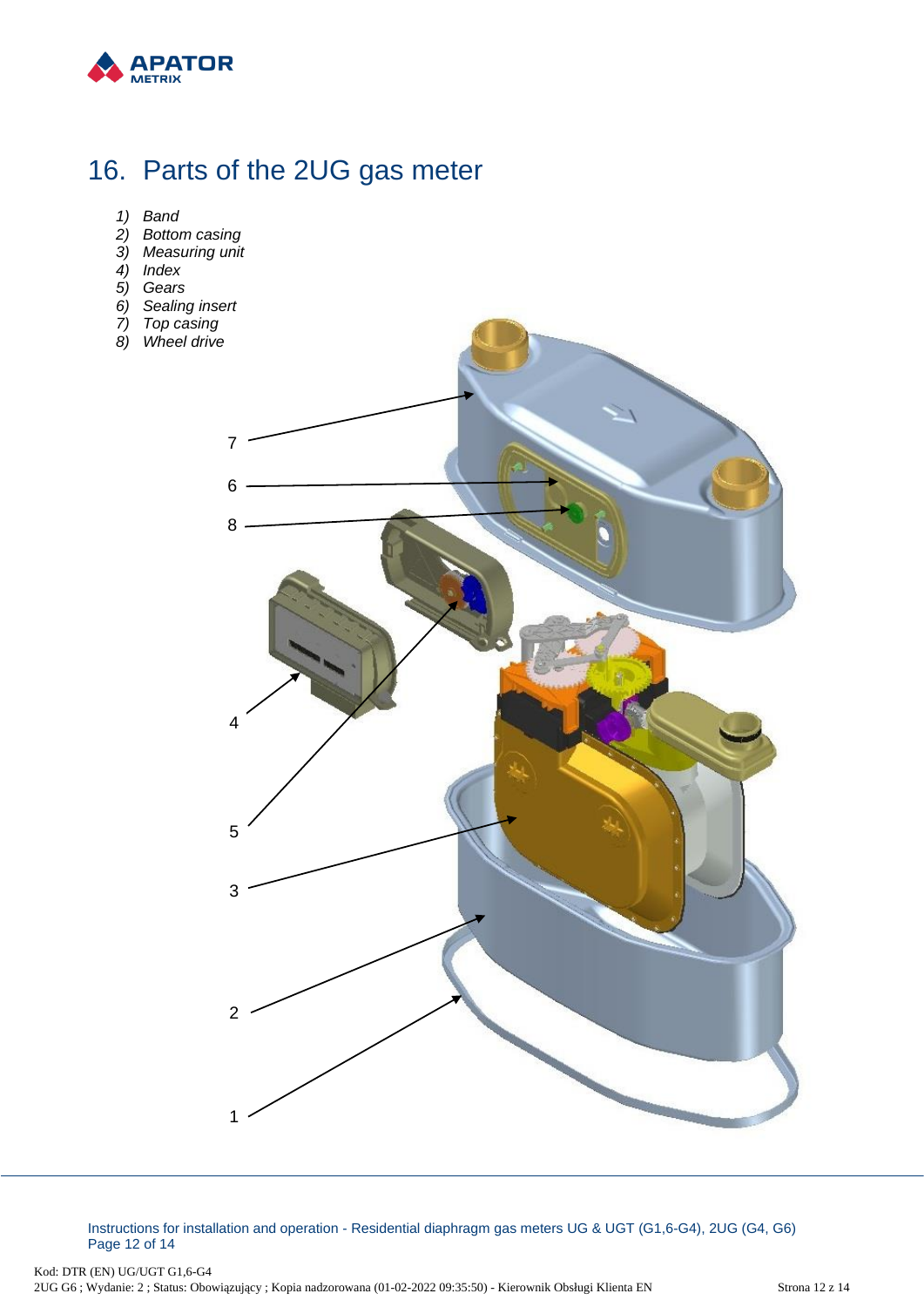

# <span id="page-12-0"></span>17. Parts of the UGT gas meter (bimetal)

- *1) Band*
- *2) Bottom casing*
- *3) Measuring unit*
- *4) Index*
- *5) Gears*
- *6) Sealing insert*
- *7) Top casing*
- *8) Wheel drive*



Residential diaphragm gas meters UG & UGT (G1.6-G4), 2UG (G4, G6) - Instructions for installation and operation Page 13 of 14